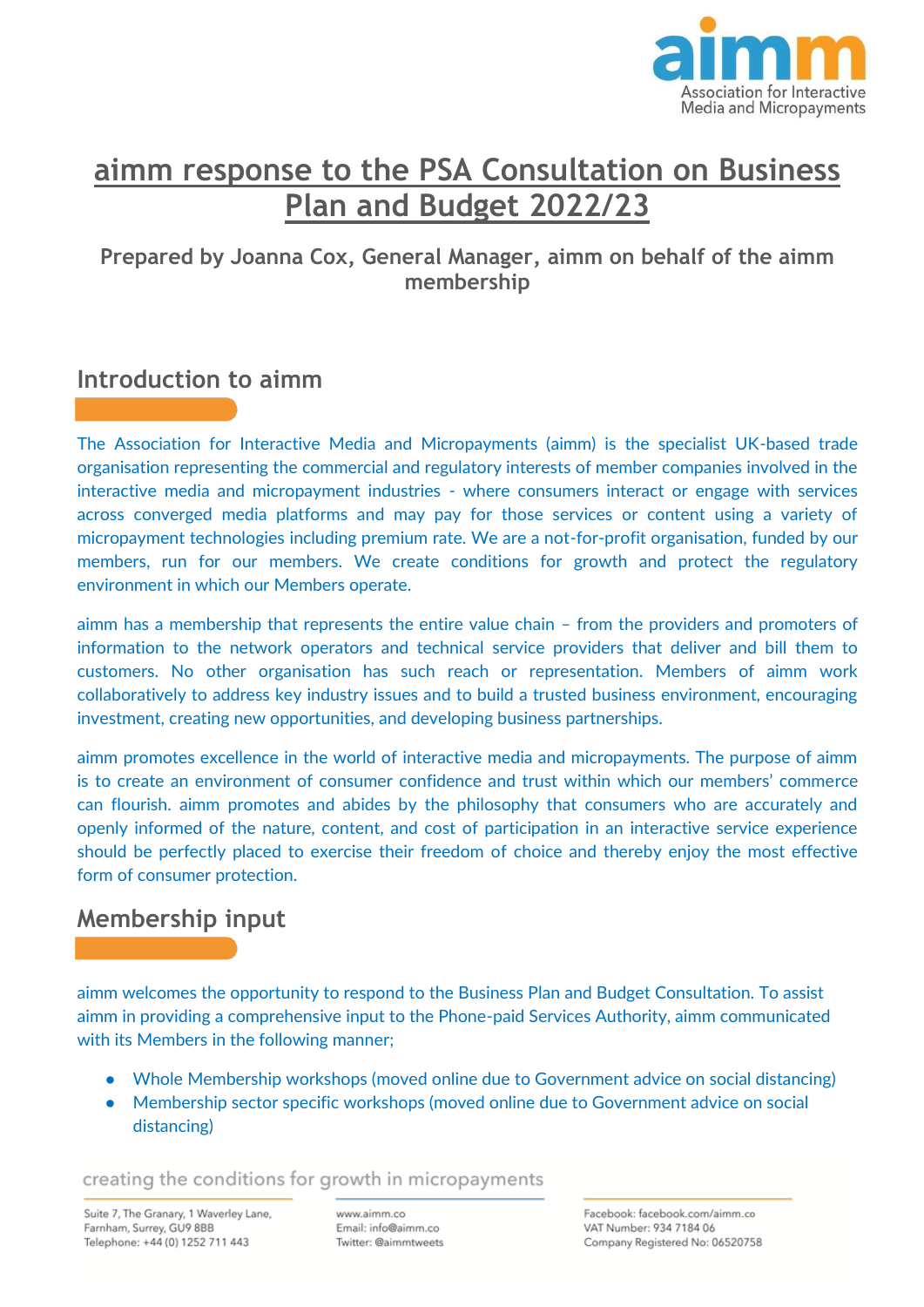

- Written input from Members
- One-to-one telephone discussions
- **Conference calls**
- Individual meetings

Information gathered from all those who attended meetings/submitted feedback in all these ways is presented below.

aimm Members who operate in the Phone Paid Services markets are broadly split into seven categories although there is some overlap inside individual Member businesses.

- Fixed Line Networks who are often Fixed line L1
- Mobile Networks
- Mobile L1 aggregators
- L2 providers of traditional PRS services (fixed line, PSMS, and DCB)
- Broadcasters (who are often L2 providers)
- Charities and Charity enablers (who are often L2 providers)
- Industry Support companies

aimm sought responses from Members across the Network Operators, L1 community, L2 community, Third Party Verification and Anti-Fraud Specialists, Broadcasters and Charities and in this paper varying views are represented.

Some of aimm's Members may input their response directly to the PSA through their regulatory staff or regulatory representatives. Wherever possible, we ensure that views of members made through independent responses are in synergy with aimm's collective views.

As our response is guided and supported by Members' input, and where the term "Members" is used this refers to those Members who engaged with us during the consultation process. Some views may be expressed that are not necessarily those of the aimm Executive or aimm's Board of Directors.

# **Response to PSA questions**

Q1 – Do our plans for 2022/23 sufficiently deliver our role as a regulator? What else do you think we should be doing or not doing?

Members note the extensive work carried out by the PSA to consult on, produce and publish a new Code of Practice set to launch in April 2022, whilst also working remotely and with the added complications of Covid-19.

Members have the following comments to make on Q1.

creating the conditions for growth in micropayments

www.aimm.co Email: info@aimm.co Twitter: @aimmtweets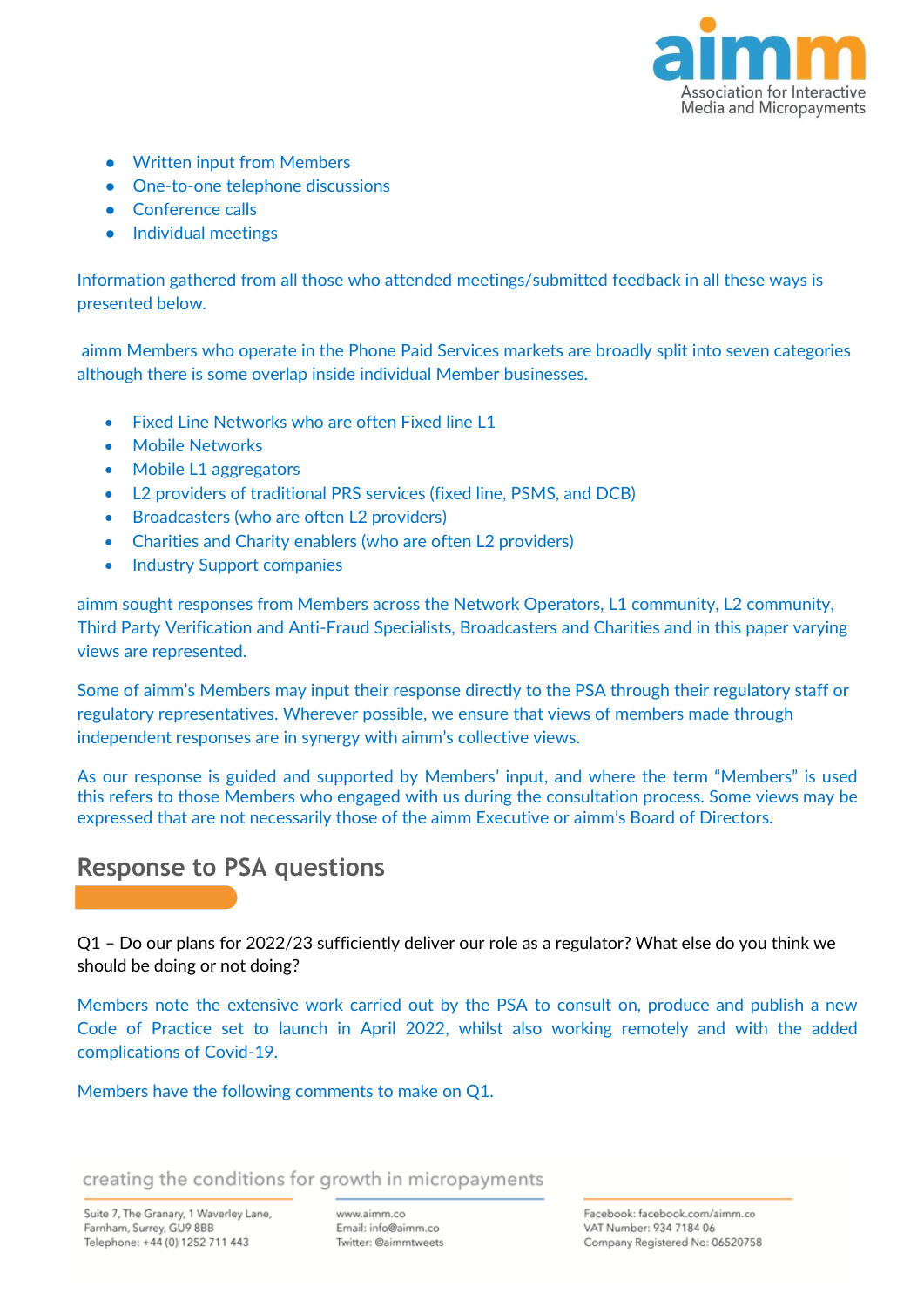

- 1) Members are concerned about the level of staffing in these plans and associated cost of this. With staffing costs making up 70% of the budget, and no visibility of who those staff are and what they are doing, it is impossible to say whether the role of regulator is being efficiently delivered. With £2.8 million in people costs allocated, but with no transparency over what those people are accountable for, delivering or targeted to do, Members are unable to judge whether this business plan will effectively deliver the role of regulator. The consultation document states that there were 193,300 contacts, of which 99% were dealt with via automated channels. This means there were 1,933 contacts that required the contact centre – averaging out at 7 per working day. With "*consumer complaints at record low levels (down by 93% from 2015/16)",* seemingly no fine collection taking place (see below) and staffing being at a similar level to the previous year, Members would like to know more about the deployment of staff. Members would be encouraged to see that staffing resource was being directed towards commercial growth and business development in the sector. The last two years have been extremely consultation heavy, taking away valuable time from commercial progress and innovation in the market. Members note at 2.3 the intention from the PSA that they be: "*enabling of responsible innovation."* As the market attempts to move towards high value services (transport/ticketing/pay-per-view etc), competing with other payments, pricing is more sensitive than ever. Now much is needed to stimulate new growth in these currently untapped sectors and Members would greatly appreciate a commitment from the PSA to help move phone-paid service growth in the right direction. Members would like the PSA to consider this and suggest models where the levy can be reduced to improve the commercial viability for these high value services.
- 2) Members note in the 20/21 review within the consultation, at point 3.5, "Enforcing Our Code of Practice" that this has included:

"*implementing our commitment to a legally exhaustive debt recovery process of unpaid fines and admin*  charges, so that those adjudicated against fully understand that we will always chase down all *outstanding debts over a significant period of time".*

However, the PSA Annual Report showed fine income of £3,635,000 for 20/21 and expenditure of £3,667,942 as bad debt. Members question whether this demonstrates that in fact no fine income was collected and there was a further £32,942 of bad debt on top of that, possibly from fines not collected in the previous year also?

We note in the consultation document that:

*"2021/22 was the first year in which the amount of levy required to recover the full cost of the PSA's operating budget (after income from Registration Scheme fees and bank interest) remained unadjusted by deductions in respect of collected fines and admin charges."*

With a second year of this situation continuing, and there seemingly being no accumulated fines being available to adjust the levy, Industry is again picking up the tab caused partly by the noncollection of fines by the regulator. If this is the case, then this cannot be seen as effective delivery

creating the conditions for growth in micropayments

www.aimm.co Email: info@aimm.co Twitter: @aimmtweets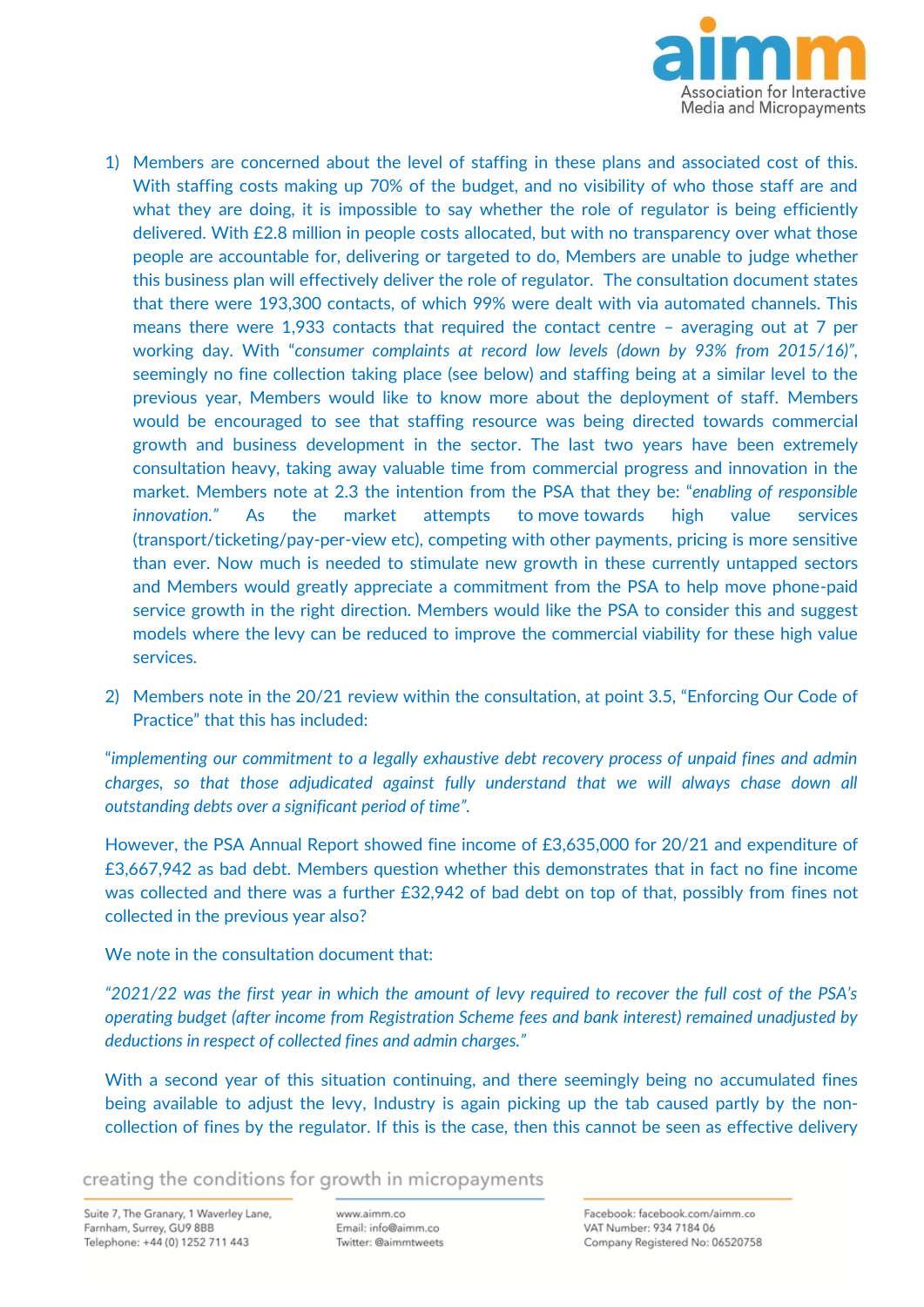

of regulation. Members would like to see accurate reporting in place around the efficient collection of fines.

3) Members also note at 2.2.3; *"Gathering intelligence about consumers, the market and individual services".* The PSA state that:

*"We actively monitor the wider market to identify potential consumer harm, address issues early and share information."*

In last year's response we said that:

*"Operator and Level 1 Members have been asking for over a year for the resumption of basic data reports (which they have received historically) to assist them in identifying high risk services as described above. This has not happened, so to note it as fact in this consultation is false."*

We understand that the resumption of these complaint reports which would allow Operators and Intermediary providers to understand how agents are handling complaints and what customers are saying about merchants.

However, the status quo means that whilst the PSA and Operators/Intermediary Providers know there is a complaint, the PSA do not provide enough information to allow Operators/Intermediary Providers to allow them to resolve the source of complaints. This does not seem to be an efficient way of delivering regulation.

4) Members note that at 2.2.5 the consultation document states:

*"2.2.5. Enforcing our Code of Practice; Where apparent breaches of the Code are committed, we investigate and enforce where appropriate in the most efficient and effective way possible"*

Members are looking forward to learning more about the new ways of working that the PSA are developing to better improve efficiencies, as currently enforcement is well known for being a process that sees long drawn-out case investigations that can stall for many months, with little communication to those affected. This is acknowledged at 4.5.3 where for 22/23 the PSA state that they intend to:

*"ensure we balance our investigative resources to improve the efficiency and timeliness of investigations, while ensuring we remain fair and proportionate in our approach".*

Members are keen to see these improvements come into effect – at which stage they feel that the PSA will be better delivering their role as regulator.

5) *Members note at* 2.2.6. in *"Delivering organisational excellence"* that the PSA state;

*As a regulator, we are committed to acting in a transparent, accountable, proportionate, consistent and targeted manner in everything we do.*

#### And also at 3.6.4 state that:

creating the conditions for growth in micropayments

www.aimm.co Email: info@aimm.co Twitter: @aimmtweets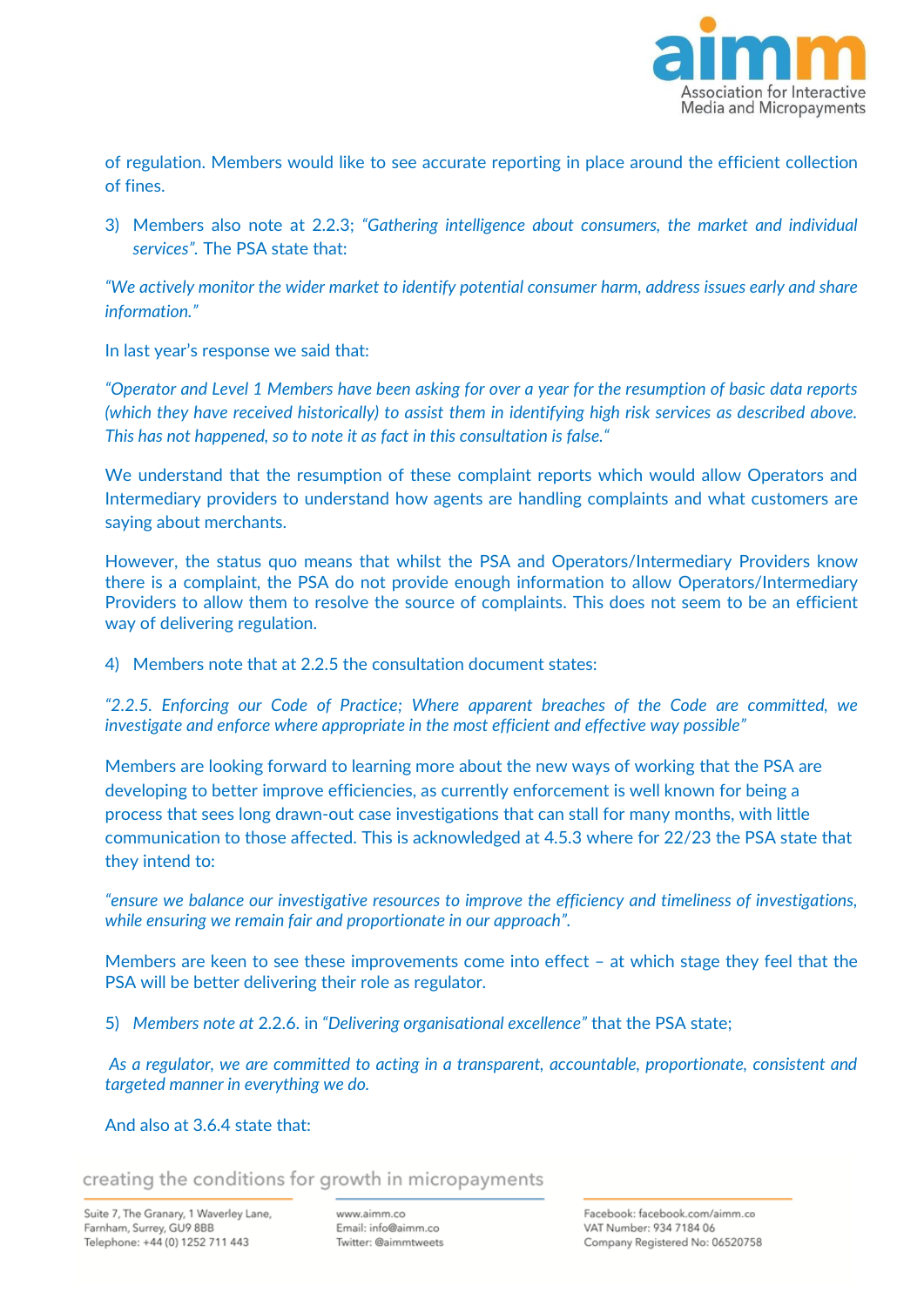

*"In 2021/22 this included: further developing our balanced scorecard approach to considering overall organisational effectiveness, including a review of underlying qualitative and quantitative measures to ensure operating efficiencies continue to be identified and pursued"*

In order to deliver the aforementioned transparency, Members would appreciate visibility of the scorecard each year, in order that they can see the direction of travel of the organisational efficiencies. Members also suggest that the PSA might see value in including Industry opinion with an engagement piece- carrying out a 360-degree review (used commonly in many businesses) with the market to establish a rounded view of their work over the year. This will help the PSA measure their effectiveness in delivering their role as regulator.

6) Members read in 3.2.1 that the PSA have/are:

*"updating and developing our Registration system in line with the new Code"*

In order to best deliver regulation in this area, Members would remind the PSA again that they are able and willing to offer their services to test new versions of the Registration system to avoid repeating the technical difficulties that beset previous versions. Members also ask for visibility of a timeline and test plan for the release of the next version.

7) Members note at 3.4.4 that the PSA state that:

*"In addition to engagement specifically around Code 15, during the year we continued to build consumer confidence in phone-paid services through:* 

*• reviewing the impact of our refreshed consumer education programme and making adjustments to improve this programme within the resources available* 

*• engaging constructively with media opportunities to support and inform consumers around their positive use of phone-paid services and how to deal with issues in the market"*

• Members agree that both consumer education and positive PR is essential to grow consumer trust and understanding in the market and aid commercial growth. The are keen to gain visibility of the education programme that ran last year and that is intended for this year to see if they can complement this or add resources to the programme. Equally Members remind the PSA that the Industry website phonecharges.org is a tool that is built and ready to inform consumers about all aspects of phone-paid series, should they be able to point consumers towards it – with no extra cost or requirement on the budget. Additionally, the Mobile Network operators also have extensive information available to customers on their websites.

In terms of positive PR, Members would again like to gain visibility of the PR that was disseminated in the last year so that they can point towards it if required and are also keen to understand what positive PR is planned for the forthcoming year that they can be involved with (if appropriate).

Q2 – Do you have any comments on the proposed budget for 2022/23? If you recommend any changes, please clearly identify which areas of activity you expect this to impact upon.

#### creating the conditions for growth in micropayments

Suite 7, The Granary, 1 Waverley Lane, Farnham, Surrey, GU9 8BB Telephone: +44 (0) 1252 711 443

www.aimm.co Email: info@aimm.co Twitter: @aimmtweets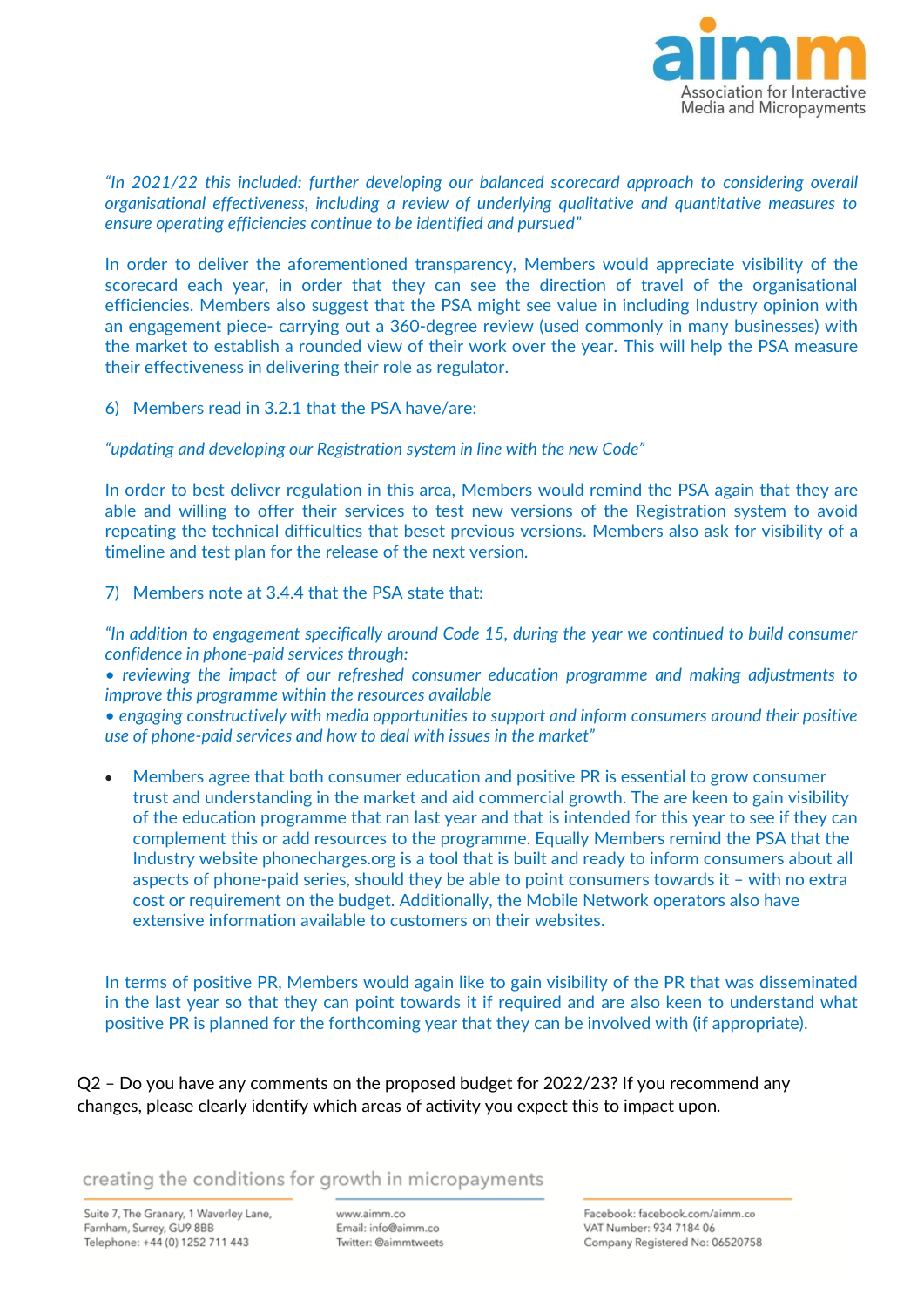

Members commented as follows:

- 1) Members note that the budget set once again makes the regulator a larger entity than many that it regulates in the Industry, at a time when the market size is expected to reduce and complaints are at an all-time low. In a webinar on the  $25<sup>th</sup>$  January '22, it was estimated that the coming year would see complaints drop even further, to around 2,000 for the 12 month period.
- 2) Although the PSA have described savings in real terms since 2015/16, Members are concerned that this is not an easily understandable way of explaining the budget as it can depend on the calculation of inflation. Members feel that the budget shows that costs have been controlled but not necessarily cut, and in a declining market, with complaints at an historic low, there should be significant cost savings that can be made.
- 3) Personnel costs make up 70% of the budget yet there is very little breakdown or explanation of how these costs are made up within the consultation document. Members would like more clarity here. In last year's consultation response we stated:

*"However, it is not simply a matter of cost; transparency is also crucial. Industry should be fully aware of how people are being deployed if they are to pay their wage bill. The market is aware that the PSA personnel do not just take complaints, but a detailed schedule of how costs are spent would seem to be reasonable. In any business, a request to double costs would be met with a requirement for a solid business case to justify that expense. With an extra £2 million being required from Industry due to a zero balance in retained funds, there needs to be much more transparency in this area if industry is to understand and accept such a large increase."*

Unfortunately, this was not forthcoming on last year's consultation document and has not been forthcoming in this consultation document.

We would request that it is essential - in order for Members to have the necessary information to be able to properly respond to this consultation next year - that there be included in the consultation document a benchmarking exercise comparing the cost of employment for PSA staff this year against the forecasted next year. For the avoidance of confusion, we would like it to show a transparent budget breakdown of staff, their responsibilities, departmental split, lines of accountability and the cost of their employment within these brackets:

£40,000 - £60,000 £60,000 - £80,000 £80,000 - £100,000 £100,000+

creating the conditions for growth in micropayments

www.aimm.co Email: info@aimm.co Twitter: @aimmtweets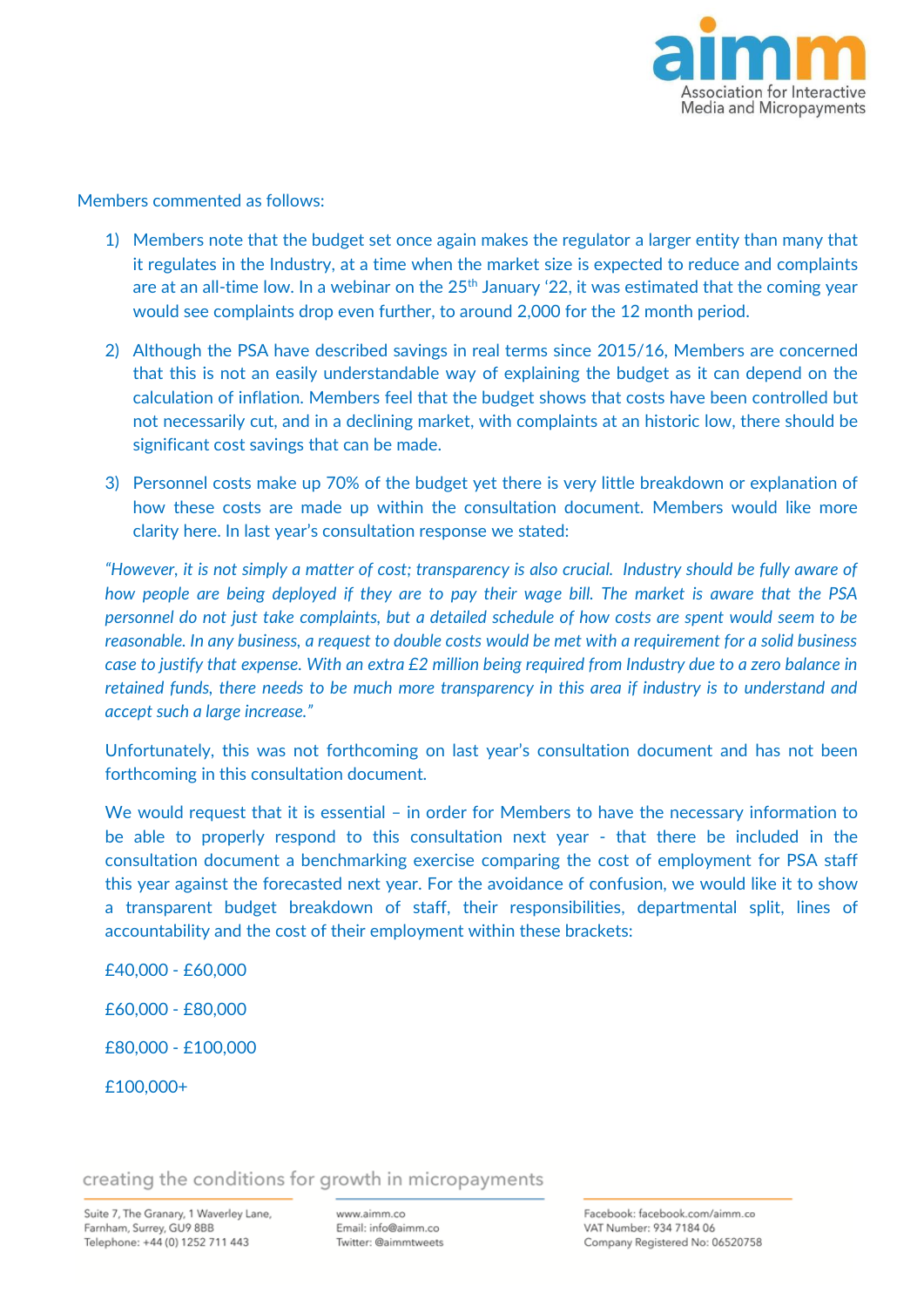

With Code 15 being live from April, and complaints at their lowest to date, as demonstrated in the Annual Report (see below) this is an exercise that would make it easy for the PSA to demonstrate that staff costs are at the right level, and where resource is being used.

| Complaints        |  |        |
|-------------------|--|--------|
| $2020/21 - 5,300$ |  |        |
| 2019/20           |  | 13,900 |
| 2018/19           |  |        |

4) Members note that it is stated that:

*"our legal fees budget is £76k higher, reflecting the costs of an outsourced data protection officer."* As such, they question the statement from the PSA that there has been a reduction in staffing of 0.8 FTE staff to 42.2. Is this member of staff included in the 42.2 calculation? Additionally Members would like clarity on whether the DPO role is full time and costed at the full £76,000. Members would like to have visibility of the cost/benefit analysis that led to the decision to outsource this post and the savings or efficiencies that have been made as a result of this decision. It may be that this has been a very efficient use of funds, but there is no visibility of the numbers to allow Members to judge this and as such allow an informed response to this consultation question.

Equally, Members note that in 3.6.4 it is stated that:

*"During the year we have successfully brought the software development of our website and its programmatic interfaces in-house for greater efficiency and effectiveness"*

As with the case for outsourcing the PO position, Members would like more visibility of the cost/benefit analysis that led to the decision to bring these interfaces in house, and the savings or efficiencies that have been made as a result of this decision. As above, it may be that this has been a very efficient use of funds, but there is no visibility of the numbers to allow Members to judge this and as such allow an informed response to this consultation question.

Q3 – Do you have any comments on the proposed levy for 2022/23?

As above, Members were disappointed to see that for the second year running there appears to be no accumulated fine income to balance the Levy requirement and have commented as follows.

#### 1) The PSA state that:

creating the conditions for growth in micropayments

Suite 7, The Granary, 1 Waverley Lane, Farnham, Surrey, GU9 8BB Telephone: +44 (0) 1252 711 443

www.aimm.co Email: info@aimm.co Twitter: @aimmtweets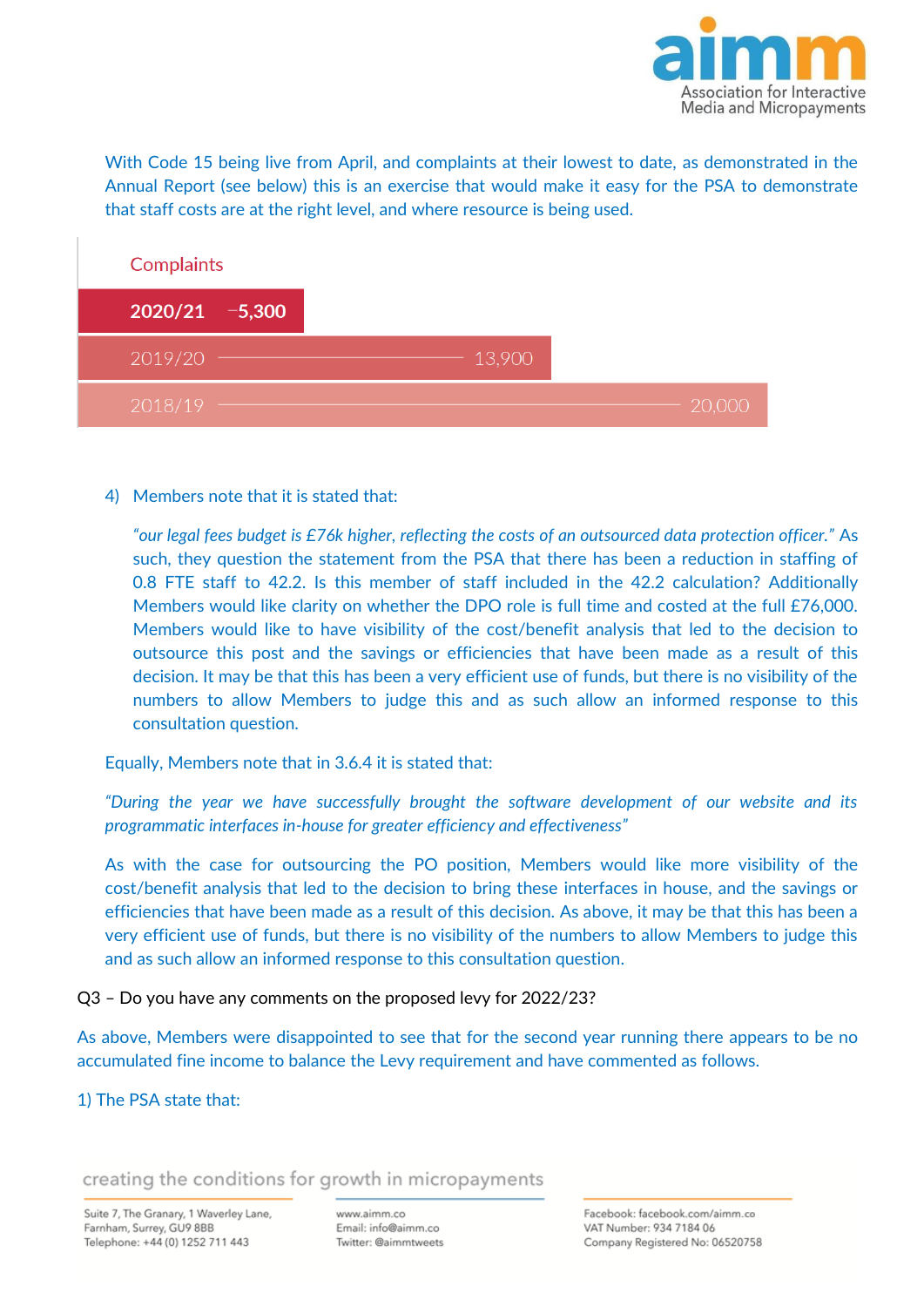

*1.6. Prior to 2021/22, the end of year levy reckoning-up process generated either an overall over or under recovery of the levy, depending on the variance of the actual size of the market compared with the estimate used to calculate the levy %. For 2022/23, as with 2021/22, the PSA will make year-end adjustments with each of its funders such that: • the budget is exactly recovered, without any over or under recovery of the levy required to fund the PSA operating budget • each funder collects the correct apportionment of the levy on PSA's behalf, based on their share of total outpayments for the year.*

We note that the Levy reconciliation is a process that takes place at the end of the year and Members ask for more clarity on this process as the numbers are not shown in this document. Members have two questions:

- 1) Is the year end reconciliation that sees money passed back to Operators a result of (a) fines being collected which have balanced the Levy requirement or (b) a result of market revenues being lower than expected?
- 2) Is it possible to have a quarterly update on fine collection, so that Members can transparently view the process as it is unfolding, rather than have to wat for the end of the year to establish if there is to be a return of Levy funds?
- 3) The Levy reconciliation numbers for the previous year do not appear in this document which is surprising. This makes it impossible for Members to adequately respond to this consultation question. Members ask for visibility of this process for last year and for subsequent years as they arise, on a quarterly basis if possible.

Members would like to see a three-year plan demonstrating a commitment to making efficiencies (that may or may not lead to cost savings but will offer a more effective way of working) that would ease the burden on Industry. Members believe this should focus mainly on staffing structure and associated accountabilities.

4) Members look forward to learning more about a premises saving after the tenancy on the Bank Street offices has completed and ask if they will be consulted on a short list of new premises option, potentially outside of London (or certainly with a lower cost per head than the current building).

#### Q4 – What is your view on the estimated size of the market for 2022/23?

Members generally agree that the market shows little sign currently of new areas of growth and requires a commercial boost. Members would ask that the PSA become better equipped and prepared to help stimulate new areas of business, to aid Industry in bringing new, innovative revenues into the market. Currently member feel that the threat of thematic reviews and over regulation could be doing the opposite.

Q5 – Do you have any other comments on the Business Plan and Budget for 2022/23?

Members have the following other comments.

creating the conditions for growth in micropayments

Suite 7, The Granary, 1 Waverley Lane, Farnham, Surrey, GU9 8BB Telephone: +44 (0) 1252 711 443

www.aimm.co Email: info@aimm.co Twitter: @aimmtweets